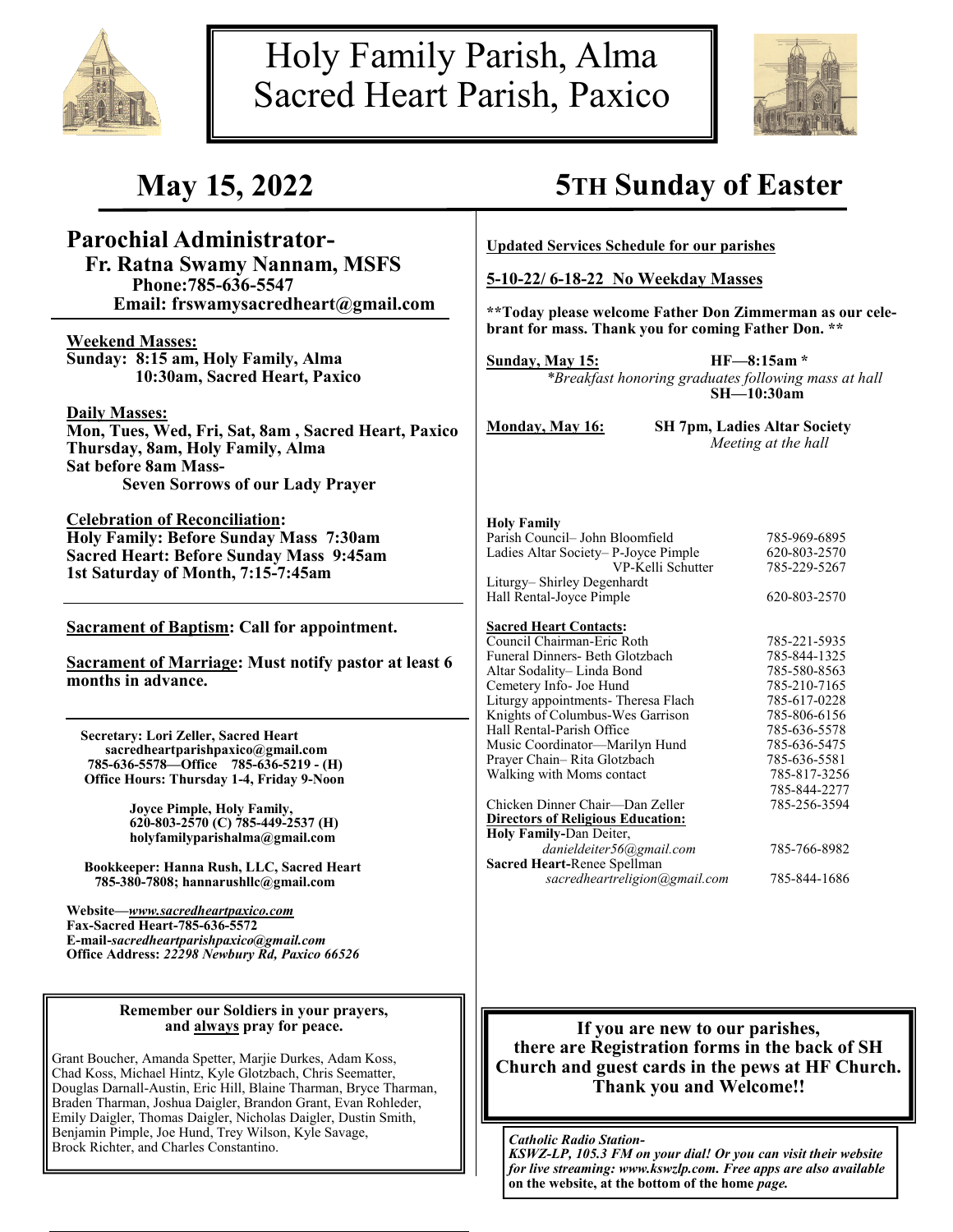# *Week of May 8 - May 15, 2022*

| Sun, May 15   | ** Please welcome Fr. Don Zimmerman today as our Celebrant**<br>*International Day of Families*<br>HF Mass*<br>8:15am<br>Shelby Orton $(+)$<br>*Circle 2-Breakfast in honor of graduates following mass at HF*<br><b>SH &amp; HF Parishioners</b><br><b>SH Mass</b><br>10:30am | Please pray for the members of<br>our Parishes who suffer illness<br>Showramma Nannam (Father Swa-<br>my's mother), Bill and Virginia<br>Glotzbach, Carolyn Wurtz, Beth<br>Frank, Don Deiter, Marilyn |
|---------------|--------------------------------------------------------------------------------------------------------------------------------------------------------------------------------------------------------------------------------------------------------------------------------|-------------------------------------------------------------------------------------------------------------------------------------------------------------------------------------------------------|
| Mon, May 16   | <b>SH No Daily Mass</b>                                                                                                                                                                                                                                                        | Poovey, Merle Glotzbach, Billy<br>Layton, Dwayne Seematter, Sheila                                                                                                                                    |
| Tues, May 17  | <b>SH No Daily Mass</b>                                                                                                                                                                                                                                                        | Walton, Rose Steck, Virginia<br>Schmidt, Jim Zeller,                                                                                                                                                  |
| Wed, May 18   | <b>SH No Daily Mass</b>                                                                                                                                                                                                                                                        | Louise Glotzbach, Marty Hiegert,<br>Elizabeth Adams, Bob Michaelis,<br>Elizabeth King, Teresa Anderson,                                                                                               |
| Thurs, May 19 | <b>HF No Daily Mass</b>                                                                                                                                                                                                                                                        | Steve McConnell, Linda Bond,<br>Mona Roth, Fr. Earl Dekat, Darlene                                                                                                                                    |
| Fri, May 20   | <b>SH No Daily Mass</b>                                                                                                                                                                                                                                                        | Murray, Greg Anderson, Sue Flach,<br>Duane & Diane Hund, Carmen                                                                                                                                       |
| Sat, May 21   | <b>SH No Daily Mass</b>                                                                                                                                                                                                                                                        | Hiegert and any others you may be<br>aware of.                                                                                                                                                        |
| Sun, May 22   | ** Please welcome Fr. Don Zimmerman today as our Celebrant**<br><b>HF &amp; SH Parishioners</b><br>8:15am<br><b>HF Mass</b><br><b>SH Mass</b><br>10:30am<br><b>Spec Inten by M/M B Newton</b>                                                                                  | Also, pray for their caregivers as<br>well.                                                                                                                                                           |

"Congratulations! Today is your day. You're off to Great Places! You're off and away!"

 Excerpt from "Oh The Places You'll Go" Dr Suess Congratulations to all the graduates from our parish families. May God bless each of you as you complete or continue your schooling.

| <b>Graduate</b>                  | <b>School</b>                                           | <b>Degree/Future plans</b>                                                  |
|----------------------------------|---------------------------------------------------------|-----------------------------------------------------------------------------|
| <b>Jaxon Hurla</b>               | <b>St. Marys High School</b>                            |                                                                             |
| <b>Samuel Gros</b>               | <b>Frankfort High School</b>                            |                                                                             |
| <b>Sydney Holthaus</b>           | <b>Wabaunsee High School</b>                            |                                                                             |
| <b>Kaelyn Conrad</b>             | <b>Wabaunsee High School</b>                            |                                                                             |
| Morgan Hurla                     | <b>St Marys High School</b>                             | playing basketball at Manhattan Christian<br>College and dual degree at KSU |
| Logan Hurla                      | <b>Kansas State University BS</b>                       | Will be attending Univ of Ks Medical Ctr                                    |
|                                  | in Kinesiology & Integrative Physiology                 | Doctor of Physical Therapy program                                          |
| <b>Carter Falk</b>               | <b>Wabaunsee Jr High School</b>                         |                                                                             |
| <b>Erica Falk</b>                | <b>Washburn University</b>                              |                                                                             |
| <b>Andrew Joseph Zeller</b>      | <b>Burlingame High School</b>                           |                                                                             |
| <b>Mya Huske</b>                 | <b>Wabaunsee Jr High School</b>                         |                                                                             |
| Cierra Miller                    | <b>St Marys High School</b>                             |                                                                             |
| <b>Colby Hurla</b>               | <b>Rossville High School</b>                            |                                                                             |
| <b>Wyatt Johnson</b>             | Council Grove High School & Flint Hills Tech in Welding |                                                                             |
| <b>Layne Hurla</b>               | <b>Washburn Tech in Diesel Technology</b>               |                                                                             |
| <b>Samantha Frank</b>            | <b>LSU</b>                                              |                                                                             |
| <b>Alleynah Ronnau</b>           | <b>Cheyenne East High School</b>                        |                                                                             |
| Cali Frank                       | <b>Lorton Virginia High School</b>                      |                                                                             |
| Maya Garcia                      | <b>DOD, Italy</b>                                       |                                                                             |
| <b>Christian James Glotzbach</b> | <b>Wabaunsee High School</b>                            |                                                                             |
| <b>Katelyn Glotzbach</b>         | <b>Wabaunsee Jr High School</b>                         |                                                                             |
| <b>Joshua Cody Wurtz</b>         | <b>Kansas State Univ BS in Wildlife Biology</b>         |                                                                             |
| <b>Garrett Pimple</b>            | <b>Emporia State University BS as RN in nursing</b>     |                                                                             |
| <b>Olivia Pimple</b>             | <b>Olpe High School</b>                                 | Will attend Johnson Co Jr College                                           |
| <b>Reese Michaelis</b>           | <b>Wabaunsee Jr High</b>                                |                                                                             |
| <b>Shane Flach</b>               | <b>Kansas State Univ BS in Agriculture</b>              |                                                                             |
| <b>Talon Conrad</b>              | <b>Wabaunsee Jr High School</b>                         |                                                                             |
| <b>Cole Frank</b>                | <b>Wabaunsee Jr High School</b>                         |                                                                             |
| <b>Wyatt Gehrt</b>               | <b>Wabaunsee Jr High School</b>                         |                                                                             |
| Kara Hafenstein                  | <b>Wabaunsee High School</b>                            |                                                                             |
| <b>Lauren Schutter</b>           | <b>Wabaunsee High School</b>                            |                                                                             |
| <b>Caden Yonke</b>               | <b>Wabaunsee High School</b>                            |                                                                             |
| <b>Rose Walton</b>               | <b>Manhattan Virtual Academy</b>                        |                                                                             |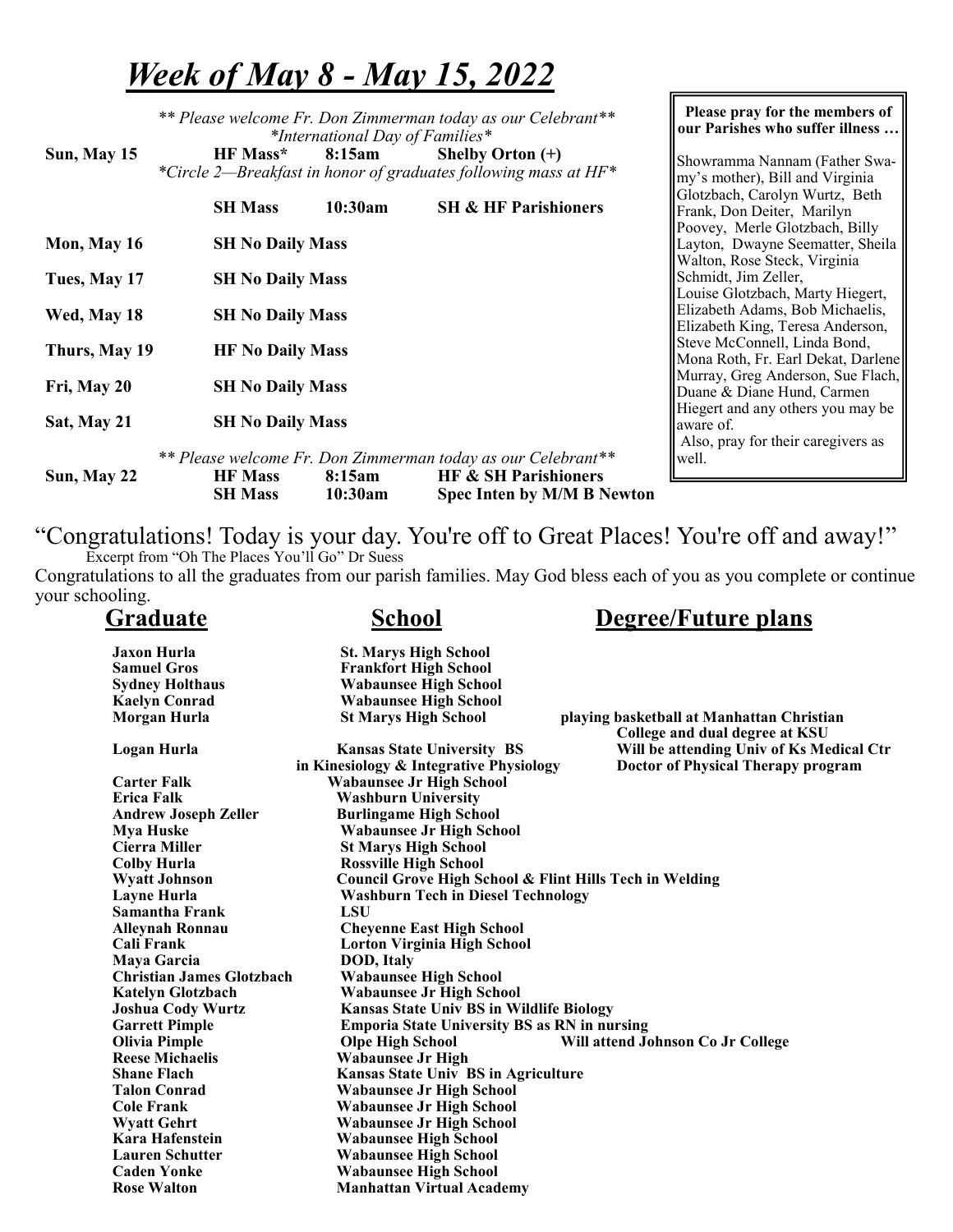# **Holy Family**

### **Collection– May 8 , 2022**

**Envelope \$750, Plate \$163, Candles \$20, Cemetery \$325**

**Total \$1258 Thank you**!

### **Holy Family Liturgy Assignments-**

**May 22, Sunday—HF Next Sunday**

**Greeters/Gifts: Cantors: Musician: Lector: Communion: Servers:**

**Collection Counters: Elaine Deiter & Michael Riley David & Diane Breiner Choir Choir Norma Conrad Dan Dieter & Joyce Pimple Wyatt Gehrt & Cole Frank** 

### **May 15, Sunday -HF Today**

**Altar Society …** The next Altar Society meeting will be held following Mass on **Sunday, June 5th Please plan to attend.**

**News from Holy Family…**

**Circle Two** will host a breakfast on Sunday, **May 15th** honoring our Graduates. Everyone is invited to congratulate and celebrate this milestone in their life! **Greeters/Gifts: Cantors: Musician: Lector: Communion: Servers: Collection Counters:**

**Brian & Margaret Boucher Choir Choir Mary Gehrt Patrick Schutter & Keith Siebert Zachary Frank & Talon Conrad Elaine Deiter & Michael Riley**

Today we would like to **congratulate and honor our 2022 Graduates**. Everyone is invited to join us for breakfast following Mass in the Schieber Parish Hall to congratulate and to celebrate this milestone in their life!

**Book Study** will meet on Tuesday evenings at 7 pm in the basement of the Parish Hall. This summer the group decided that instead of starting a new book, we will watch the video series "The Chosen". This video series on the gospel, presented in a fresh and understandable way, is a tremendous faith builder that will have you spellbound from one episode to the next. And which Bishop Robert Barron has said many good things about. We invite you and any guests to come and view the movie on Tuesday evenings.

Adoration is scheduled for Wednesday, May 18th. **Please sign up** to spend some quality time with Jesus!

"THANK YOU" to Justin Frank who has recently filled his position on the Finance Council after serving 6 years and to Philip Schutter who has volunteered to fill his vacancy.

**Rosary…** Join us at 8 am on Thursday, May 19th as we pray the Rosary for Fr. Swamy and his family followed by breakfast in the Schieber Parish Hall.

# **For Both Parishes:**

**Reminder…** Father left on vacation to India to see his family on May 9th. He made it to India safely. However, his mother has been admitted to the ICU at the hospital. He has asked us all to pray for her. He will be gone until June 18th. Please pray for him while he is visiting his homeland. May God bless him with a safe and enjoyable visit and return trip to the U.S.

**NEW: Helping Kansas Women Resource...** Thanks to the generous support of many across the Archdiocese for the Church's Respect Life efforts, the Archdiocese is able to fund an ad campaign running this month encouraging those experiencing unplanned or difficult pregnancies to contact Pregnancy Resource Centers who are eager to provide support. Please visit the new resource website Helping Kansas Women to view the ads and to help spread the word. **As Archbishop Naumann says, "We truly do value both mother and child, wanting them both to not only survive but to thrive."**